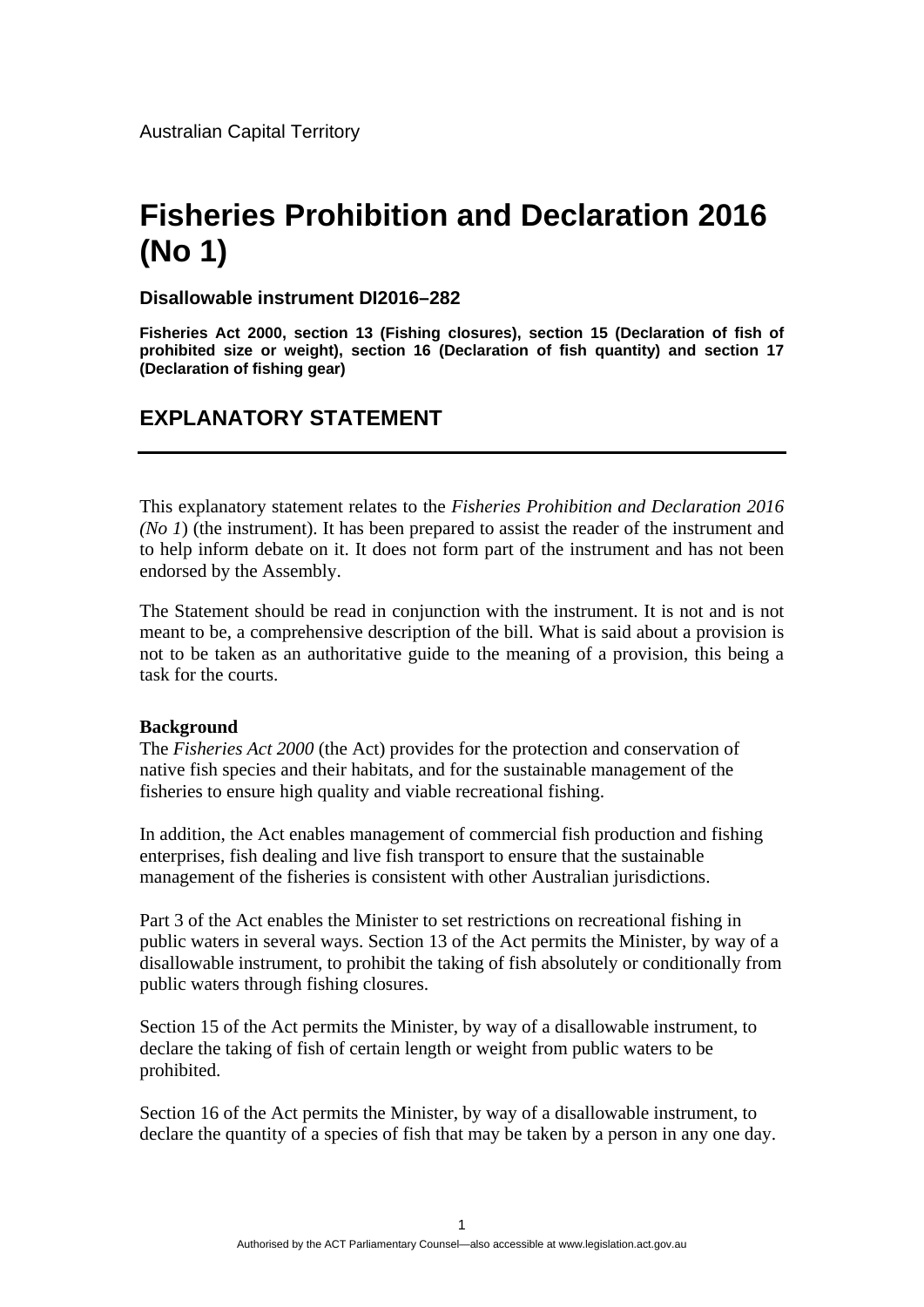Section 17 of the Act permits the Minister, by way of a disallowable instrument, to declare fishing gear that may be used for taking fish.

# **Overview**

This instrument establishes the designations of public waters, fishing closures for public waters, prohibits taking of certain sizes and species of fish either entirely or for closed seasons, prescribes the quantity of fish for certain species that may be taken, and prescribes use of fishing gear.

# This instrument revokes the *Fisheries Prohibition Declaration 2013 (No 2*) DI2013- 272.

This instrument makes six substantive legal changes from the former instrument DI2013-272.

- 1) The definition of 'hoop net' has been amended to indicate that hoop nets must have a minimum mesh size of 13 millimetres, and are to be used only for taking Yabbies (*Cherax destructor*) and freshwater shrimp and prawns (Families Atyidae and Palaemonidae).
- 2) The definition of 'landing net' has been amended to remove former maximum hoop or ring size requirements and minimum netting mesh size requirements, and to specify that landing nets are only to be used for landing fish that are already hooked. These amendments follow industry best practice and will allow for faster landing of hooked fish with less damage to the fish and will minimise bycatch of non-target fish species. The amended definition will benefit threatened and other native fish species caught accidentally or with the intention of being released.
- 3) The definition of 'open waters' has been amended to include the Murrumbidgee River upstream of Angle Crossing. This section of the river has been inadvertently designated as 'trout waters' in previous instruments.
- 4) Two native crayfish species, Alpine Spiny Crayfish (*Euastacus crassus*) and Rieks Crayfish (*Euastacus rieki*), have been prohibited from taking because they are potentially vulnerable to fishing pressure.
- 5) The prohibited size for Murray Cod (*Maccullochella peelii peelii*) has been amended in line with changes to New South Wales and Victorian recreational fishing rules to improve the sustainability of Murray Cod populations and recreational fishing opportunities in the ACT.
- 6) The take of Murray Cod in the Murrumbidgee River has been reduced from two to one fish per person in any one day to reduce fishing pressure on this 'Important Population', as identified in the *National Recovery Plan for the Murray Cod*.

No other substantive legal changes have been made to the fishing restrictions or requirements in the ACT. Minor changes have been made including corrections to errors in the definition of 'hoop net' and in the notes to sections 1.6, 1.7 (1) (*Note 1*) and 1.7 (3) of the schedule attached to this instrument (the schedule). Minor changes have also been made to wording to clarify provisions. The fish species named in this instrument and in the explanatory statement have been identified by their scientific name in addition to their common name to remove any ambiguity associated with common name usage.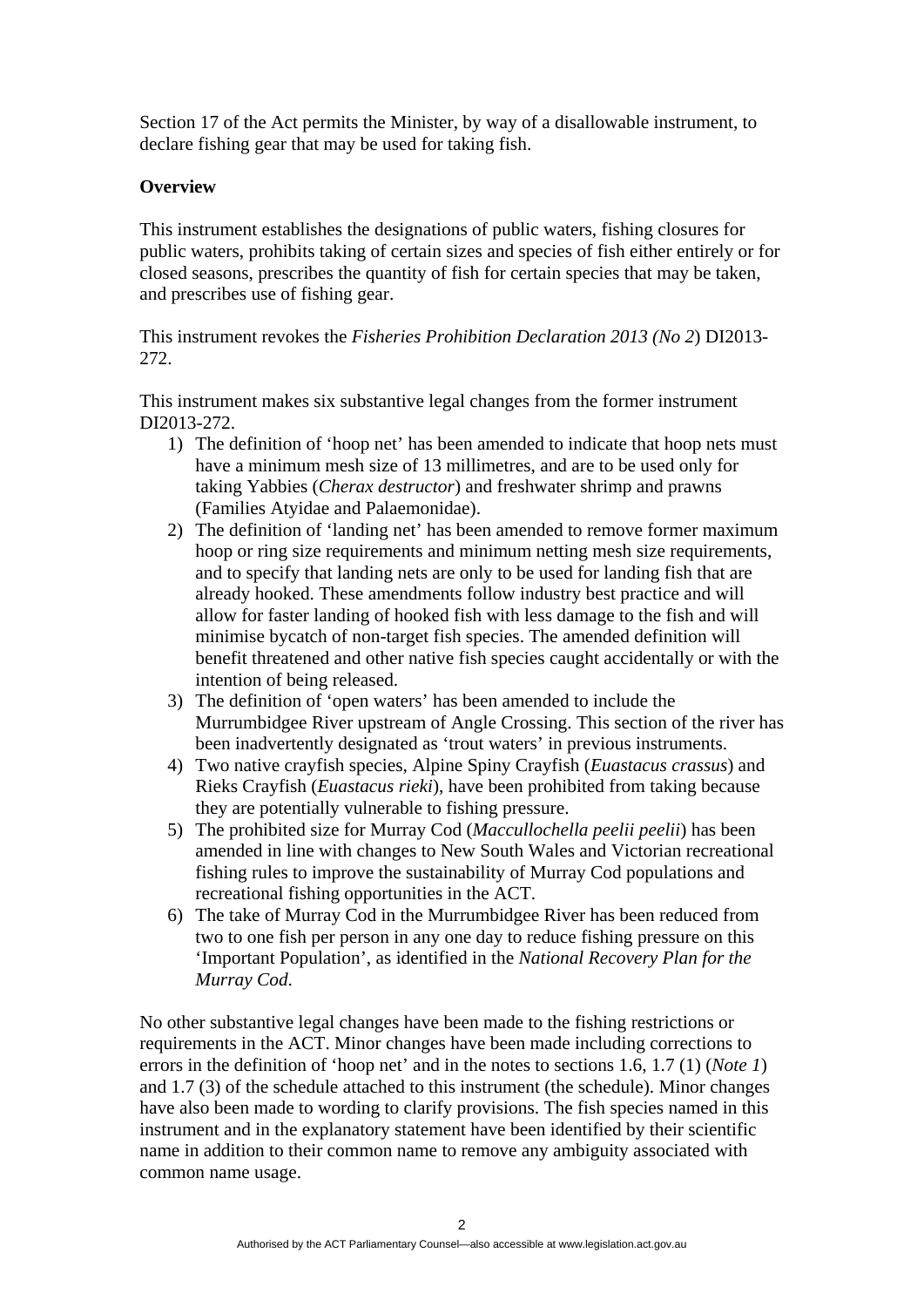# **Outline of provisions**

#### **Clause 1 – Name of instrument**

This clause names the instrument as the *Fisheries Prohibition and Declaration 2016 (No 1).* 

#### **Clause 2 – Commencement**

This clause provides that the instrument commences on the day after notification.

#### **Clause 3 – Dictionary**

This clause defines a number of terms used in the instrument, including 'baited line', 'hoop net', 'landing net', 'nature reserves in the Murrumbidgee River corridor', 'open waters', 'prohibited waters' and 'trout waters'.

#### *'Hoop net' definition*

The definition of 'hoop net' has been amended in this instrument to prescribe a minimum mesh size of 13 millimetres and that hoop nets can only be used for catching Yabbies and freshwater shrimp and prawns. The minimum mesh size of 13 millimetres prevents taking of smaller Yabbies and freshwater shrimp and prawns. The specification of a mesh size is consistent with the table in s 28 of the NSW Fisheries Management (General) Regulation 2010.

#### *'Landing net' definition*

The definition of 'landing net' has been amended in this instrument to remove the requirement for the diameter of the hoop or ring not to exceed 0.6 metres and for the attached netting to have a mesh size not less than 25 millimetres. The definition has also been amended to specify that soft material or small mesh netting may be attached to the hoop or ring and that the landing net is to be used only for the purpose of landing a fish that is already hooked.

The landing net definition has been amended because fish are more likely to be landed quickly using larger diameter small mesh landing nets, with less damage to threatened native fish taken accidentally or to fish being caught with the intention of being released. NSW removed the maximum size limit of 0.6 metres for landing net frames and the requirement for a netting mesh size not less than 25 millimetres from its fisheries management regulations in 2010, recognising the importance of large, finemesh landing nets for catch and release fishing. Section 33(1)(b) of the NSW Fisheries Management (General) Regulation 2010 provides that '*the net is used only as an ancillary aid to a rod and line or handline*' and is described as '*consisting of a hoop or a ring that is attached to netting or other soft material*'. The landing net definition in this instrument is consistent with the NSW regulation. Restricting the use of landing nets to landing fish that are already hooked will reduce the unintended bycatch of non-target fish species.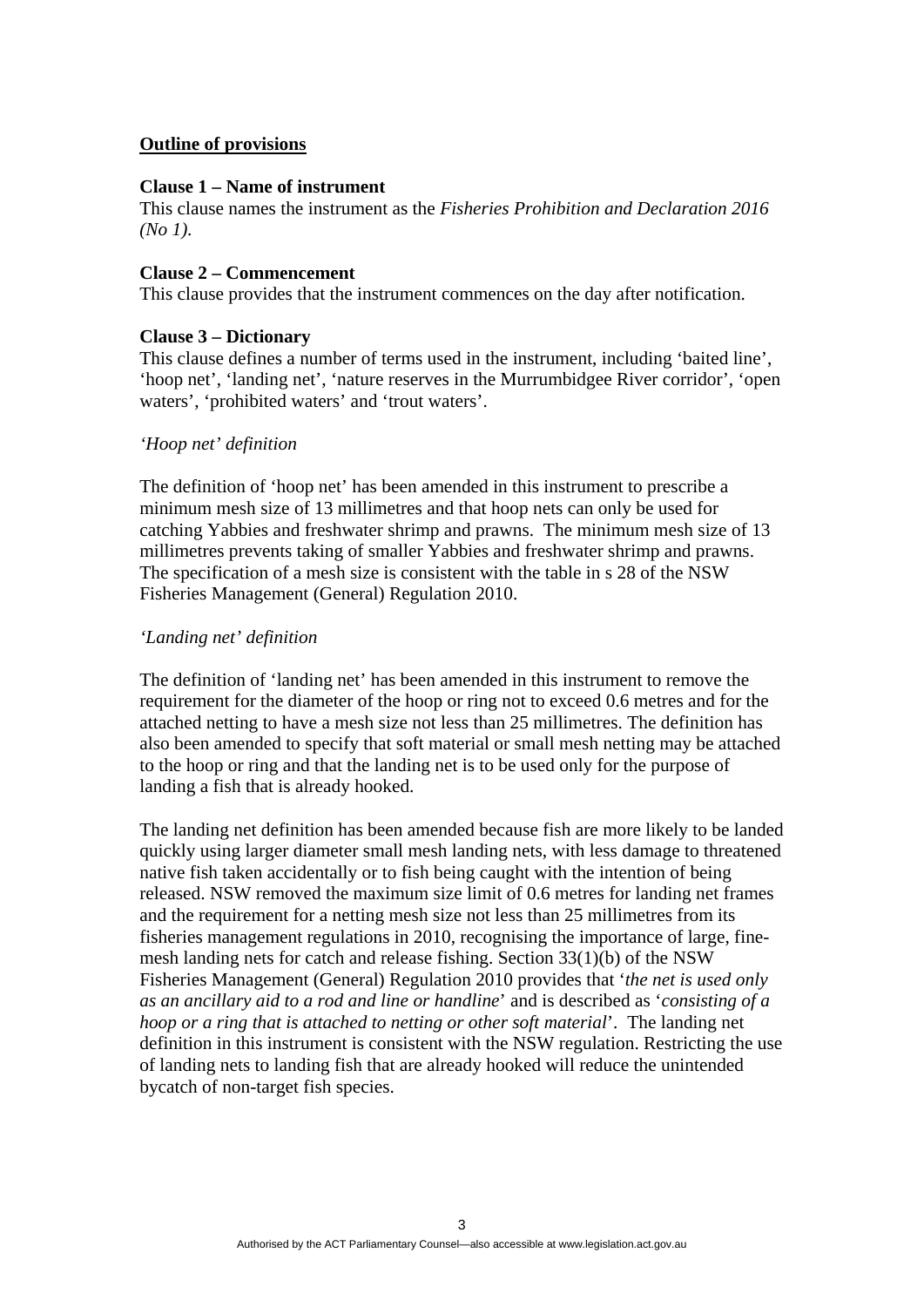#### *'Open waters' definition*

The definition of 'open waters' has been amended in this instrument to include the section of the Murrumbidgee River upstream of Angle Crossing to the ACT border (less than one kilometre of the river in length). All other sections of the Murrumbidgee River within the ACT are designated as 'open waters' or 'prohibited waters'.

The omission of an 'open' or 'prohibited' designation for this section of the river in previous instruments meant that it became 'trout waters' by default. 'Trout waters' are managed differently from 'open waters' by being closed from the taking of any fish for a specified period each year (section 1.1) and having fishing gear restrictions (section 1.7 (3)) to protect fish during breeding and minimise take. As the Murrumbidgee River immediately upstream of the border in NSW is not designated or managed as trout waters (general NSW fishing rules apply), managing less than one kilometre of the river as trout waters within the ACT is unlikely to benefit the conservation of fish species or recreational fishing.

The section of the Murrumbidgee River downstream of Angle Crossing to the junction with the Gudgenby River remains designated as 'prohibited waters'. This designation has not been extended upstream of Angle Crossing because there is no physical landmark at the ACT/NSW border to indicate where 'prohibited waters' end for compliance purposes. Angle Crossing was chosen as the upper limit of 'prohibited waters' in the Murrumbidgee River because it provides a distinct landmark that is readily recognised by anglers and compliance officers.

# **Clause 4 – Fishing closures – Act, s 13**

This clause provides that the Minister prohibits the following for the purposes of section 13 of the Act: the taking of fish from prohibited waters at all times; the taking of fish from trout waters for the period stated in section 1.1 of the schedule; the taking of Murray Cod from public waters for the period stated in section 1.2 of the schedule; the taking of Rainbow Trout (*Onchorhynchus mykiss*) and Brown Trout (*Salmo trutta*) from public waters for the period stated in section 1.3 of the schedule; and the taking of certain fish species as described in section 1.4 of the schedule from public waters at all times.

# **Clause 5 – Fish of prohibited size or weight – Act, s 15**

In this clause, the Minister declares the fish described in section 1.5 of the schedule to be of a prohibited size for the purposes of section 15 of the Act.

#### **Clause 6 – Fish quantity – Act, s 16**

This clause provides that the Minister declares the quantity of a species of fish as described in section 1.6 of the schedule to be the amount of fish permitted to be taken in any one day for the purposes of section 16 of the Act.

#### **Clause 7 – Fishing gear – Act, s 17**

In this clause, the Minister declares the fishing gear that may be used as that described in section 1.7 of the schedule for the purposes of section 17 of the Act.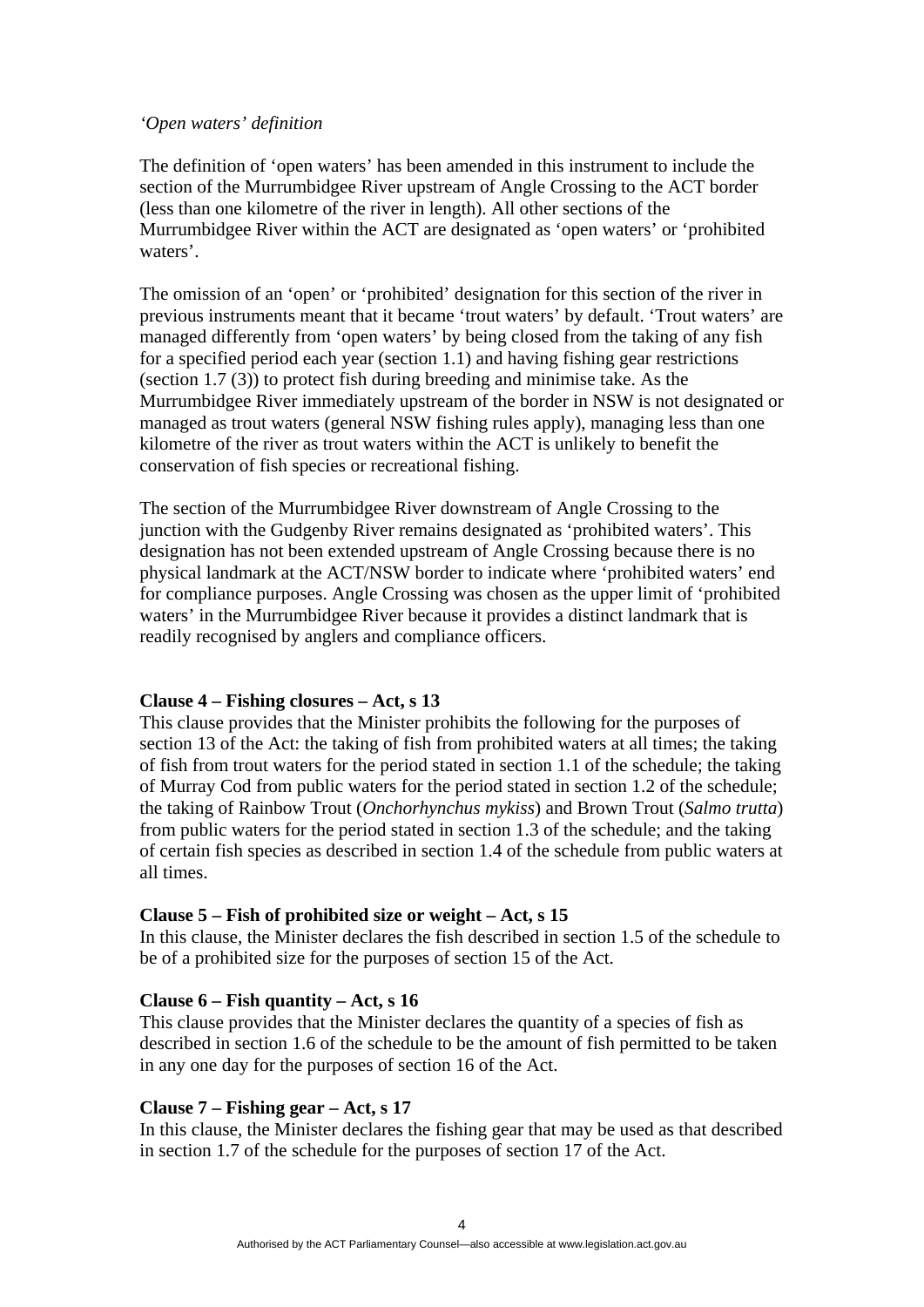# **Clause 8 – Revocation**

This clause provides that the previous instrument, the *Fisheries Prohibition and Declaration 2013 (No 2)* (DI2013-272), is revoked

# **Schedule**

# **Section 1.1 – No fishing in trout waters at certain times – Act, s 13**

This section provides that the taking of any fish from trout waters is prohibited from midnight Monday of the Queen's Birthday long weekend in June to midnight Friday before the Labour Day long weekend in October in any year. The purpose of this section is to protect all species of fish occurring in trout waters during the trout spawning season. This section should be read in conjunction with the Minister's prohibition in clause 4 of the instrument.

# **Section 1.2 – No taking of Murray Cod at certain times – Act, s 13**

This section provides that taking of Murray Cod from public waters is prohibited from midnight 31 August to midnight 30 November in any year. The purpose of this section is to protect Murray Cod over the main spawning season, during which mature breeding fish are more aggressive and are more likely to be caught or disturbed from nest sites. This section should be read in conjunction with the Minister's prohibition in clause 4 of the instrument.

# **Section 1.3 – No taking of Rainbow Trout or Brown Trout at certain times – Act, s 13**

This section provides that the taking of Rainbow Trout or Brown Trout from public waters is prohibited from midnight Monday of the Queen's Birthday long weekend in June to midnight Friday before the Labour Day long weekend in October in any year. The purpose of this section is to protect Rainbow Trout and Brown Trout over the spawning season. This section should be read in conjunction with the Minister's prohibition in clause 4 of the instrument.

# **Section 1.4 – No taking of certain species of fish at any time – Act, s 13**

This section provides that the taking from public waters of Macquarie Perch *(Macquaria australasica)*, Murray River Crayfish (*Euastacus armatus*), Silver Perch (*Bidyanus bidyanus*), Trout Cod (*Maccullochella macquariensis*), Two-spined Blackfish (*Gadopsis bispinosis*), Alpine Spiny Crayfish (*Euastacus crassus*) and Rieks Crayfish (*Euastacus rieki*) is prohibited at any time. This section should be read in conjunction with the Minister's prohibition in clause 4 of the instrument.

The prohibition on taking Alpine Spiny Crayfish and Rieks Crayfish is introduced in this instrument. Alpine Spiny Crayfish and Rieks Crayfish are upland native crustaceans that are prone to fishing pressure as they are edible, reaching sizes similar to Yabbies, and are likely to have low fecundity. They are classified as endangered under the IUCN Red List of Threatened Species. The Alpine Spiny Crayfish is also listed as a threatened species under the Victorian *Flora and Fauna Guarantee Act 1988*. Neither of these crayfish species is prohibited from taking under NSW and Victorian recreational fishing rules. However, they are partly protected from fishing pressure by a minimum legal carapace size of 9 centimetres for spiny crayfish in both jurisdictions.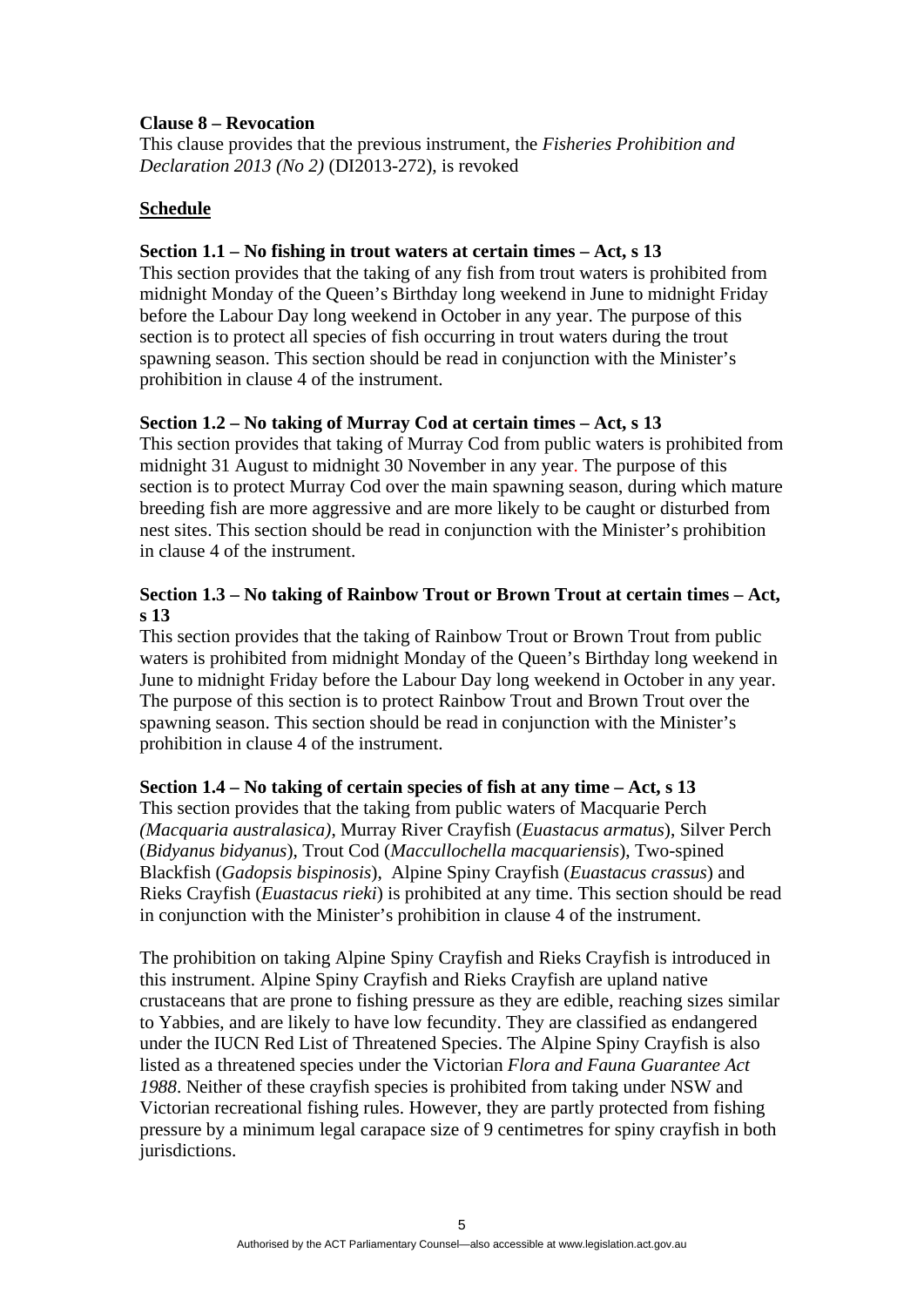Both crayfish species are on the protected species list under the *Nature Conservation Act 2014* and are being considered for nomination as threatened species pending the collection of further population data in the ACT. Both species have been declared as prohibited from taking in public waters at all times in this instrument to provide them with explicit and full protection from fishing pressure. These species have a restricted and fragmented distribution in the ACT, have less capacity for population recovery than other unlisted native fish and crustaceans, and are not protected by minimum legal size limits as specified in NSW and Victorian recreational fishing rules.

#### **Section 1.5 – Fish of prohibited size – Act, s 15**

This section provides a list of fish of prohibited size. This section should be read in conjunction with the Minister's declaration in clause 5 of the instrument. The section provides that it is prohibited to catch Brown Trout less than 25 centimetres in length, Golden Perch (*Macquaria ambigua*) less than 30 centimetres in length, Murray Cod less than 55 centimetres in length or more than 75 centimetres in length and Rainbow Trout less than 25 centimetres in length. The length of a fish is measured from the point of its snout to the tip of its tail.

The purpose of prohibiting the taking of fish less than a minimum size is to allow fish to breed before they are subjected to recreational fishing pressure. The prohibition on catching Murray Cod less than 55 centimetres in length and more than 75 centimetres in length is aimed at reducing the number of years they are subject to being taken and at protecting the larger breeding fish that contribute proportionately more to recruitment in subsequent generations than smaller fish.

#### **Section 1.6 – Fish quantity – Act, s 16**

This section lists the number of fish a person may take in any one day. This section should be read in conjunction with the Minister's declaration in clause 6 of the instrument. The section provides that a person may take no more than five Golden Perch in any one day. A person may take no more than two Murray Cod in any one day, except in the Murrumbidgee River where a different limit applies. A person may take no more than one Murray Cod in any one day from open waters in the Murrumbidgee River. A person may take no more than a combined total of five Rainbow Trout and Brown Trout in any one day.

Limiting the take of Murray Cod in the Murrumbidgee River to one fish in any one day is aimed at improving the survival of fish 55-75 centimetres in length that are, at least initially, potentially at risk of greater fishing pressure under changes to the prohibited size for this species. The Murrumbidgee River Murray Cod population is identified as an 'Important Population' in the *National Recovery Plan for the Murray Cod.* The national recovery plan has been developed because Murray Cod is listed as a vulnerable threatened species under the Commonwealth *Environment Protection and Biodiversity Conservation Act 1999*. Changes in the Murrumbidgee River Murray Cod population are being monitored as part of a biennial fish survey of the river. The need for including this provision may be reconsidered in future if evidence of the recovery of the Murrumbidgee River Murray Cod population is obtained.